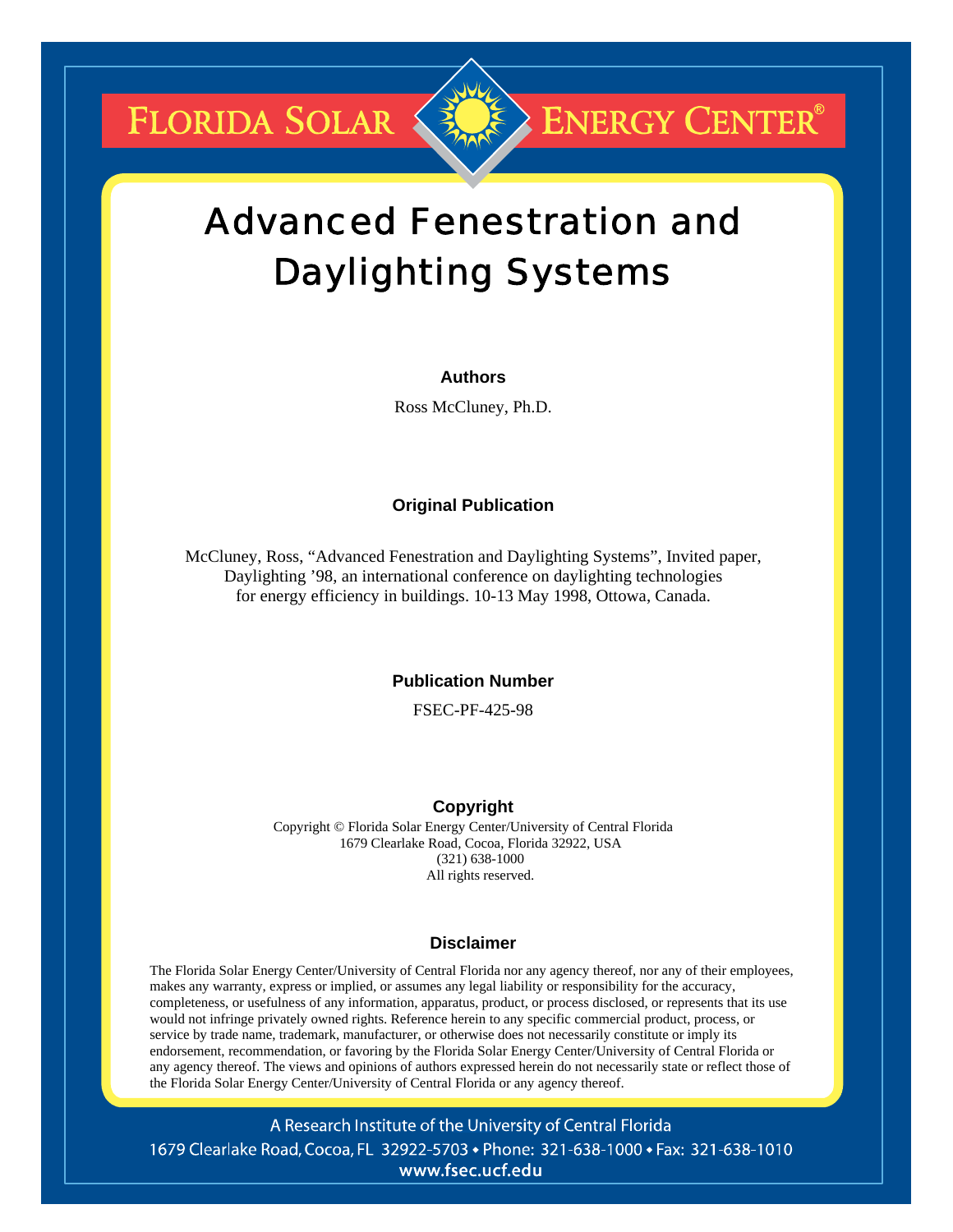## **Advanced Fenestration and Daylighting Systems**

Ross McCluney, Ph.D. Principal Research Scientist Florida Solar Energy Center Cocoa, Florida USA

## **Introduction**

Advanced fenestration and daylightingsystems form an interesting new class of devices and products for introducing natural lighting (daylight illumination) into buildings. They are split into two distinct classes. *Advanced fenestration systems* are new high-performance glazing and reflecting systems for otherwise conventional windows which offer specialized spectral and/or angular selectivity, intended for improved illumination quantity and quality while managing solar radiant heat gain to meet both human comfort and energy conservation objectives. These spectral and/or angular selectivities can be built into the glazings, incorporated into new objects placed between the panes, or they can be part of objects attached to the interior or exterior frames of the windows. The class includes a wide variety of fenestration attachment products, such as shades, blinds, screens, fixed and movable louvers, and even mirrored surfaces for re-directing the daylight entering fenestration apertures. This class also includes several novel new glazing types such as those containing electrochromic and holographic layers, still in the research stage.

The second class of systems, *advanced daylighting systems,* includes those manufactured by a new solar lighting industry, whose products are targeted for what has been called "core daylighting" because they are intended to introduce daylight into the core spaces of multistory buildings, spaces distant from the building envelope, or in other locations where more conventional daylighting apertures cannot be placed. Solar lighting systems include the widely available *tubular skylights* offered by many manufacturers in the U.S., Canada, and other countries around the world, and a variety of new systems just entering the market (or being prepared for future market entry). The distinction between solar lighting systems and more conventional daylighting systems is illustrated schematically in Fig. 1.



**Figure 1**. Distinguishing advanced daylighting systems from conventional windows and skylights.

Solar lighting systems are fairly recent innovations, and haven't yet experienced widespread use. Both categories include complex devices whose performances are difficult to predict and quantify for all locations and seasons. The difficulty of quantifying performance stems from the complex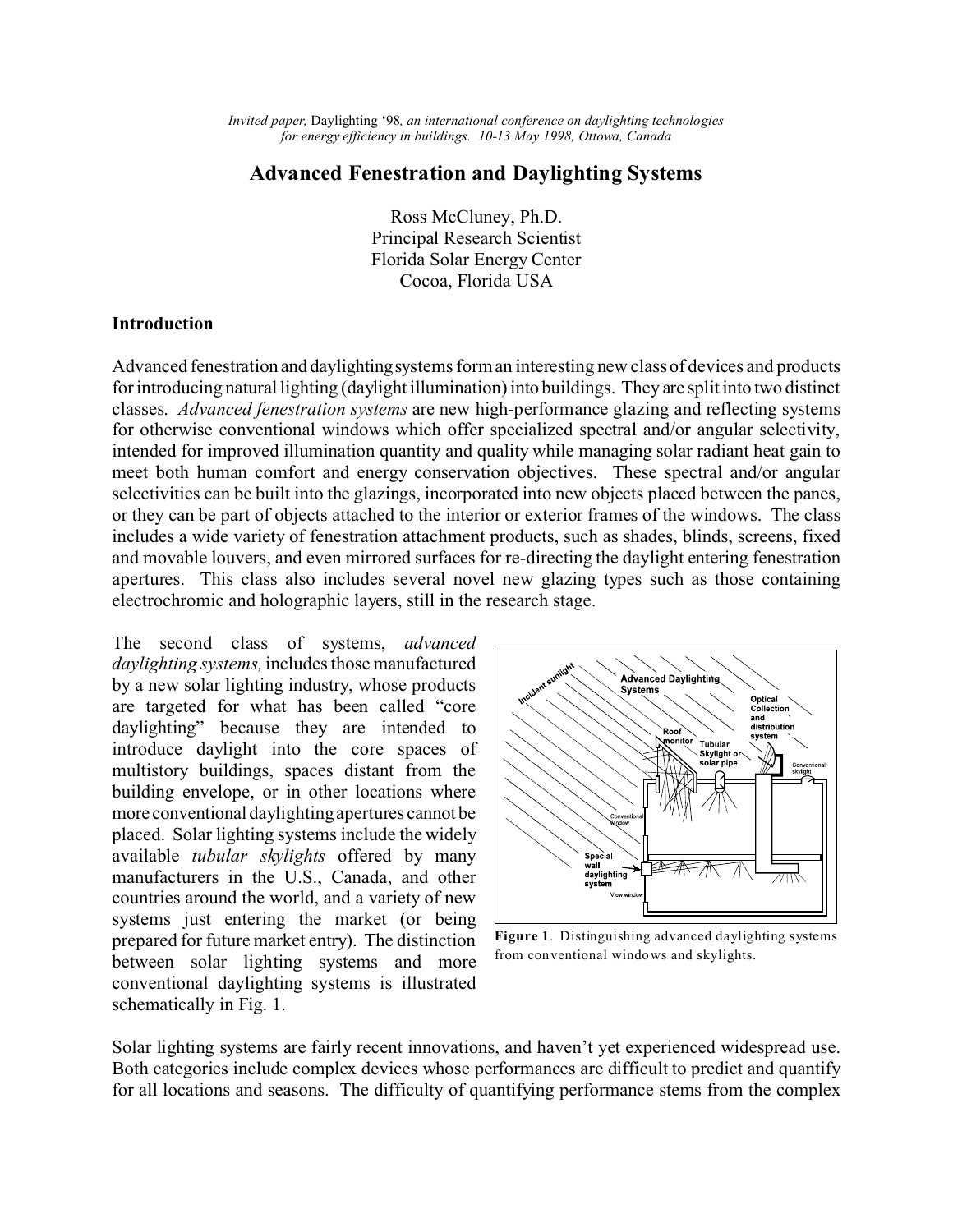nature of their angularly selective performances. The solar heat gain of spectrally selective clear glazing systems can readily be calculated with widely available computer programs. Spectrally selective materials which are also *nonspecular* in transmission and reflection, however, pose difficulties. In order to understand the difficulties encountered, with all the systems described herein, and better to understand how some of the more elaborate systems work, a few concepts of optical physics and of radiometry need to be understood. These include the definitions of irradiance, radiant intensity, and radiance, as well as their photometric counterparts, illuminance, luminance, and luminous intensity.



**Figure 2**. Between the panes and interior shades make for complex windows.

An understanding of the fundamental optical properties of materials is also needed, including the biconical and conical-hemispherical transmittances and reflectances of sheet materials, both opaque, translucent, and completely clear. For comprehensive discussions of these quantities, the reader is directed to chapters  $1,2$ , and 6 of a recent textbook on the subject<sup>1</sup>.

### **Advanced Fenestration Systems**

Figures 2 and 3 illustrate four examples of what is being called advanced, or complex, fenestration systems. They have strongly angle-dependent optical properties, and most of them include diffusely reflecting surfaces. Many additional geometries are used to control the admission of direct beam and diffuse sky light into a building, including vertical and horizontal fixed louvers, both inside and outside the building, exterior shading screens, and operable interior and exterior louvered shades, shutters, and awnings. The importance of including angular



**Figure 4**. Comparison of commercially available conventional and spectrally selective glazings.



**Figure 3**. Exterior shade screen and light shelf advanced fenestration systems.

selectivity effects in conventional fenestration solar gain calculations was pointed out recently<sup>2</sup>.

Glazing systems used in fenestrations can exhibit strong *spectral selectivities*, as illustrated in Fig. 4. The reason why this is important is illustrated in Fig. 5. The dashed cold climate transmittance spectrum is for ideal clear glass with a "low-e" coating applied to it. Only a limited portion of the solar spectrum contains visible light. All the rest, including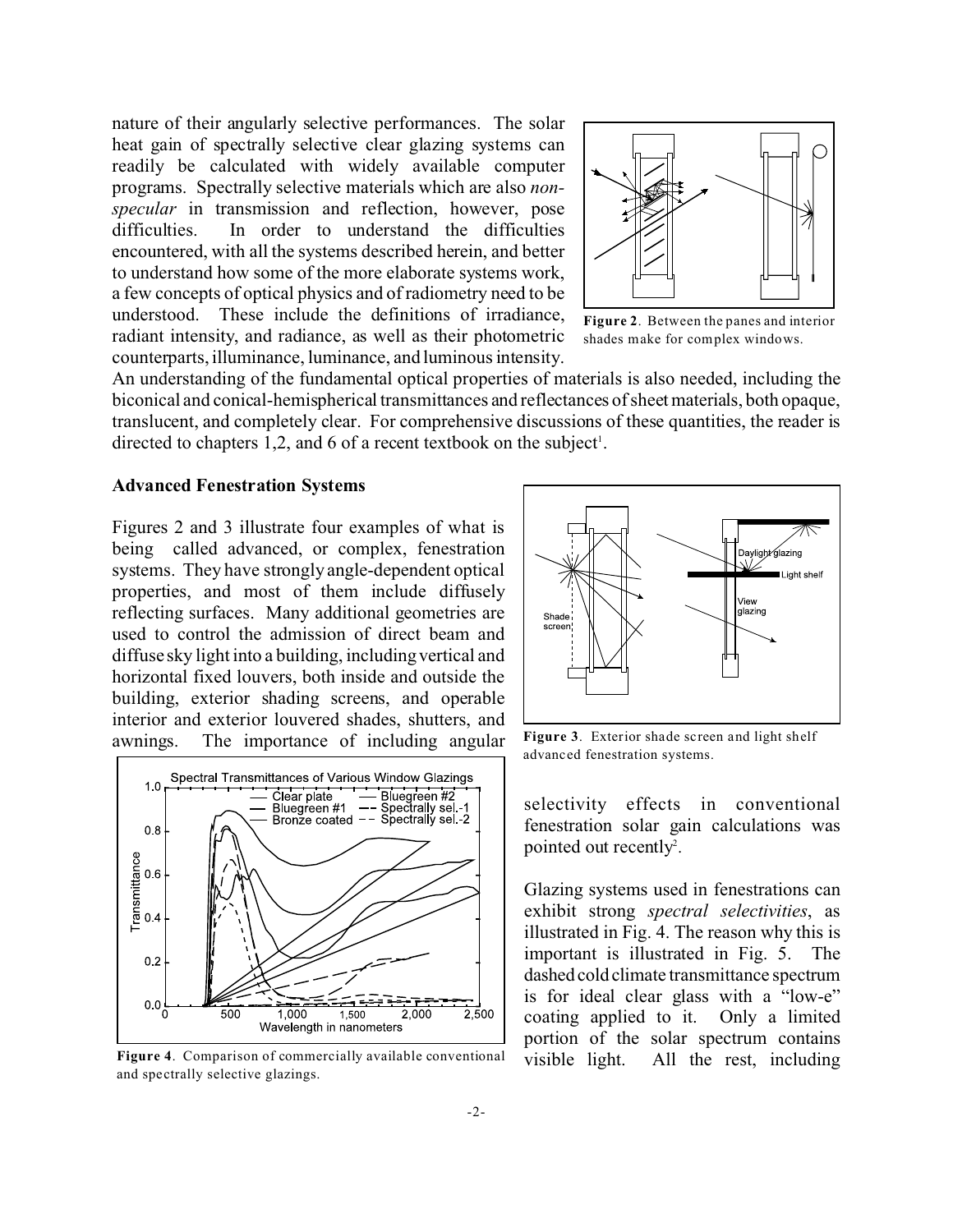infrared and ultraviolet components, is invisible to the eye and hence not capable of producing illumination. All portions of the solar spectrum, however, produce heat when absorbed in a building's interior. A strongly spectrally selective glazing, such as the ones labelled "blue-green 2" and "spectrally selective 1 and 2" in Fig. 4, can produce adequate quantities of daylight illumination while rejecting much of the solar radiant heat gain. The influence of spectral selectivity on glazing system solar gain was discussed in two recent papers<sup>3</sup>.

With the exception of spectrally selective glazings, whose solar gain performances can be determined readily by existing, widely available methods, determining the solar heat gain performances of these systems is not currently a straightforward engineering



**Figure 5**. Ideal spectrally selective glazing transmittances compared with the solar spectrum, human eye response spectrum, and room temperature blackbody radiation.

process. Strategies for determining such performance are depicted in the flow chart in Fig. 6 below.

They range from a "measure everything" approach (solar calorimetry) on the left to a "measure as little as possible" approach. The latter involves theoretical calculation of the bi-conical optical

properties of the entire fenestration system, based on measurements of the bi-conical optical properties of small "coupon samples" of all materials of optical importance in the system. This latter approach, though potentially the most accurate and least expensive for fenestration manufacturers, is the most elaborate and involved of the possible strategies. It will be described in more detail in a later section. The chart shown above is described<sup>4</sup> in more detail in Ref. 4.



**Figure 6**. Various strategies for determining the SHGC of comples fenestration systems are shown schematically. "IFF" is the inward flowing fraction of absorbed radiation entering the space.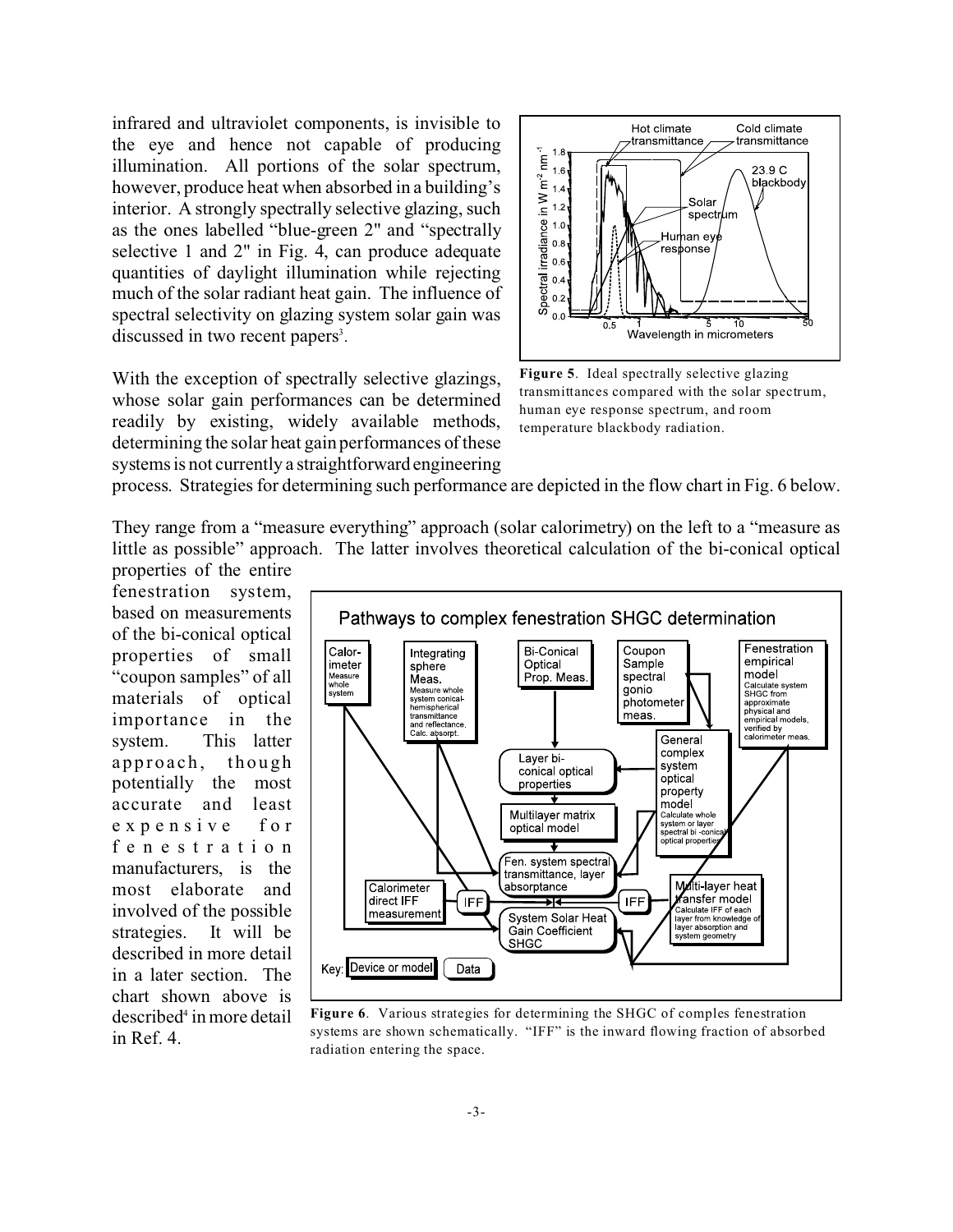## **Advanced Daylighting Systems**

Core daylighting systems are generally more complex, optically, than what I am calling advanced fenestration systems. They generally incorporate a solar tracking and concentration system, coupled with a light transport system of mirrors and/or light pipes, and one or more terminal solar luminaires, which serve the same purpose as light fixtures in electrical lighting systems, but in this case take light not from a self-contained lamp inside the fixture but the output from the light transport system and deliver it to the occupied space nearby. Not all core daylighting systems are either concentrating or tracking. Tubular skylights are a prominent example. *Nonimaging concentrators* form a relatively new class of optical elements, in which the degree of concentration is traded off with the angular acceptance or field of view of the concentrator. For low to modest concentration ratios, one can design a nonimaging concentrator with a reasonably large view of the sky, allowing direct beam sunlight to be collected without moving the concentrator for substantial periods of the daylight hours<sup>5</sup>. These optical components are also used (in reverse) in luminaires.

At their most complex, some daylighting systems can have sophisticated and potentially expensive aspherical collection and concentration mirrors, with one or more ingenious arrangements for directing the concentrated sunlight into the transport system. These can involve light pipes (with many multiple reflections inside them) or a complex array of mirrors inside light housings, for directing the light around corners and over significant distances to the luminaires inside the building. The goal of all luminaires is to deliver the maximum amount of flux from their source to the target area, according to a set of design goals for the spatial and angular distribution of the illumination in the illuminated space, and with a minimum of glare and occupant discomfort.

A number of papers has been published describing core daylighting systems and components. Some of these are cited here6,7,8,9,10,11,12,13,14,15,16,17,18, covering the years from 1977 through 1996. In addition to these references, a number of relevant papers on both advanced fenestration systems and advanced daylighting systems can be found in the two-volume Procedings of the 1986 International Daylighting Conference, held 4-7 November 1986 in Long Beach, CA<sup>19</sup>. Both volumes have separate sections of papers on Core Daylighting. Over the years there have been some very interesting developments in this field.

The phenomenon of *total internal reflection* has long been known to optical physicists. Modern fiber optics and other solid cylindrical light pipes rely on the capability of this phenomenon to reflect 100 percent of the radiation incident on the edges of the fiber, providing high throughputs, even if there are hundreds of thousands of reflections within the fiber. Absorption of energy from the rays passing through the solid material of the fiber, however, limits the distances over which significant quantities of solar illumination can be transported.

Lorne Whitehead, while a graduate student in physics at the University of British Columbia in Vancouver, invented and patented a unique new concept for the design of light pipes. His "prismatic" light pipes were meant to overcome the problem of absorption within solid pipes, by removing most of the solid material in the center of the light pipe, replacing it with a highly transmissive gas like air. The total internal reflection effect is retained in the Whitehead invention, but, in order to transfer the rays from the hollow air-filled pipe, the interior surface of his hollow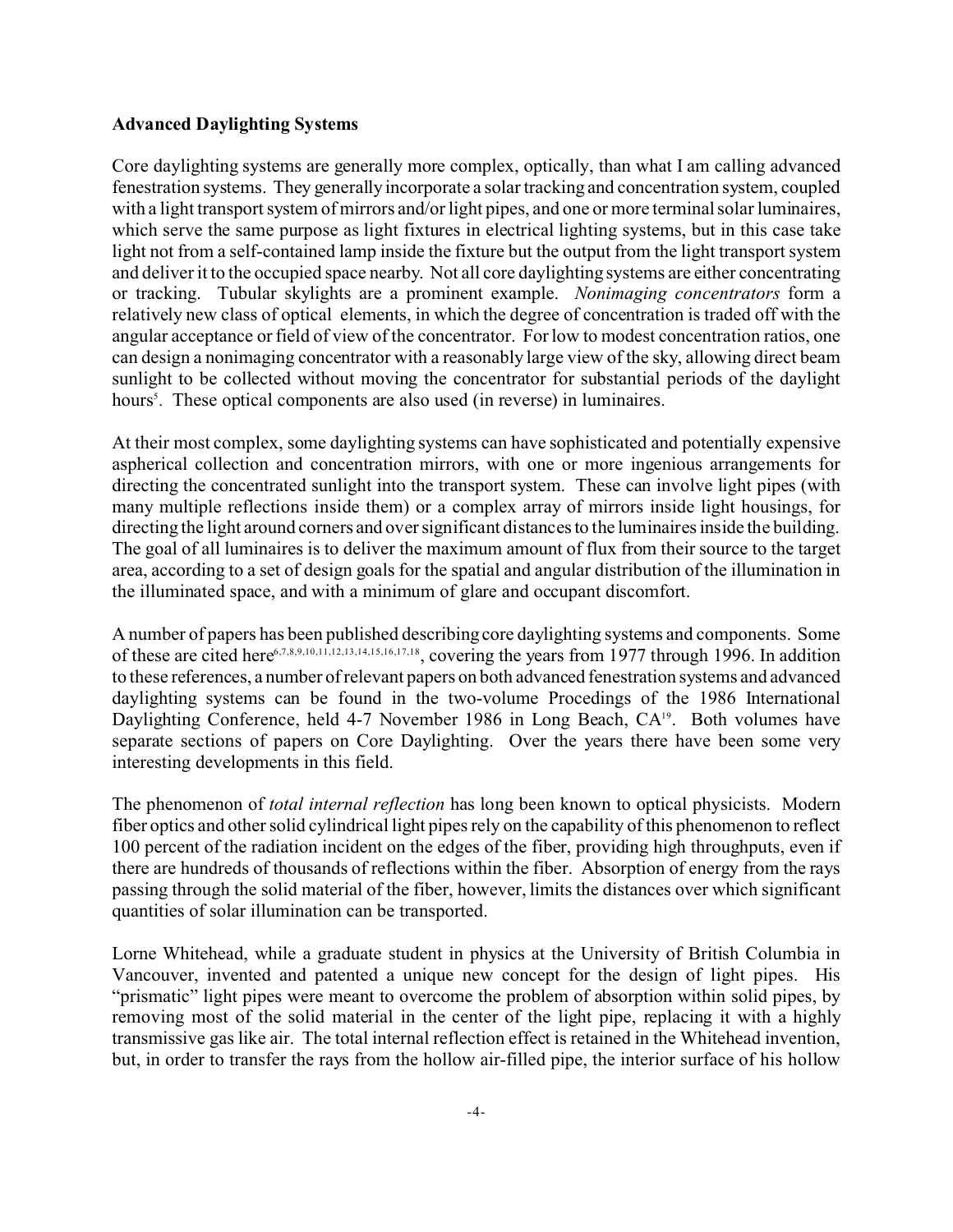light guides is composed of triangular or sawtooth clear plastic or glass grooves running the length of the pipe, and behind this, a smooth cylindrical or rectangular interface between the plastic and the outside air, as illustrated in cross-section in Fig. 7.

It is at this outer interface that the total internal reflection takes place. There is reflection and refraction at the grooved surface of the light pipe, but the distance rays propagate within the solid plastic or glass material is much reduced, as are the



**Figure 7**. Cross-sections of two TIR light pipes.

absorption losses. As a result, these light pipes can carry substantial quantities of solar flux with only modest losses along the way.

The variety of possible strategies for introducing sunlight into the core spaces of multistory buildings is nearly unlimited. In the past their use has required a fairly comprehensive knowledge of optical physics, a discipline beyond the knowledge range of most architects. A goal of many companies is to design modularized daylighting system, systems for which the optical engineering has already been completed and the resulting systems can be introduced into new buildings with a minimum of complications and difficulties. Perhaps the best, and simplest example is the tubular skylight, depicted schematically in Fig. 8.



**Figure 8**. Energy flows in a tubular skylight.

#### **Advanced Fenestration Energy and Illumination Performance**

There is a problem common to both advanced fenestration systems containing non-specular components and nearly all advanced daylighting systems, as herein defined. It is that there are no existing, recognized procedures for predicting either the instantaneous or long-term energy and illumination performances of these systems. Available building energy simulation computer programs such as BLAST and DOE-2 have some ability to simulate these performances for buildings with conventional vertical windows whose solar optical properties are well-characterized. Currently the use of these programs is confined to windows containing clear or tinted glass with essentially no scattered radiation component.

With advanced systems, however, the optical processes are so complicated, or the systems contain such strongly non-specular components, that determining their overall system optical properties is not an easy or straightforward undertaking. Conceptually the problem is not a difficult one.

The directional distribution of luminous flux emerging from a fenestration or luminaire can be called the *intensity (or candlepower) distribution curve*. This is "a curve, often polar, that represents the variation of luminous intensity of a lamp or luminaire in a plane through the light center."20 This same terminology can be applied to fenestration and daylighting systems, with the exception that when it is the total solar radiation that is of interest, the map is of the solar *radiant* intensity. We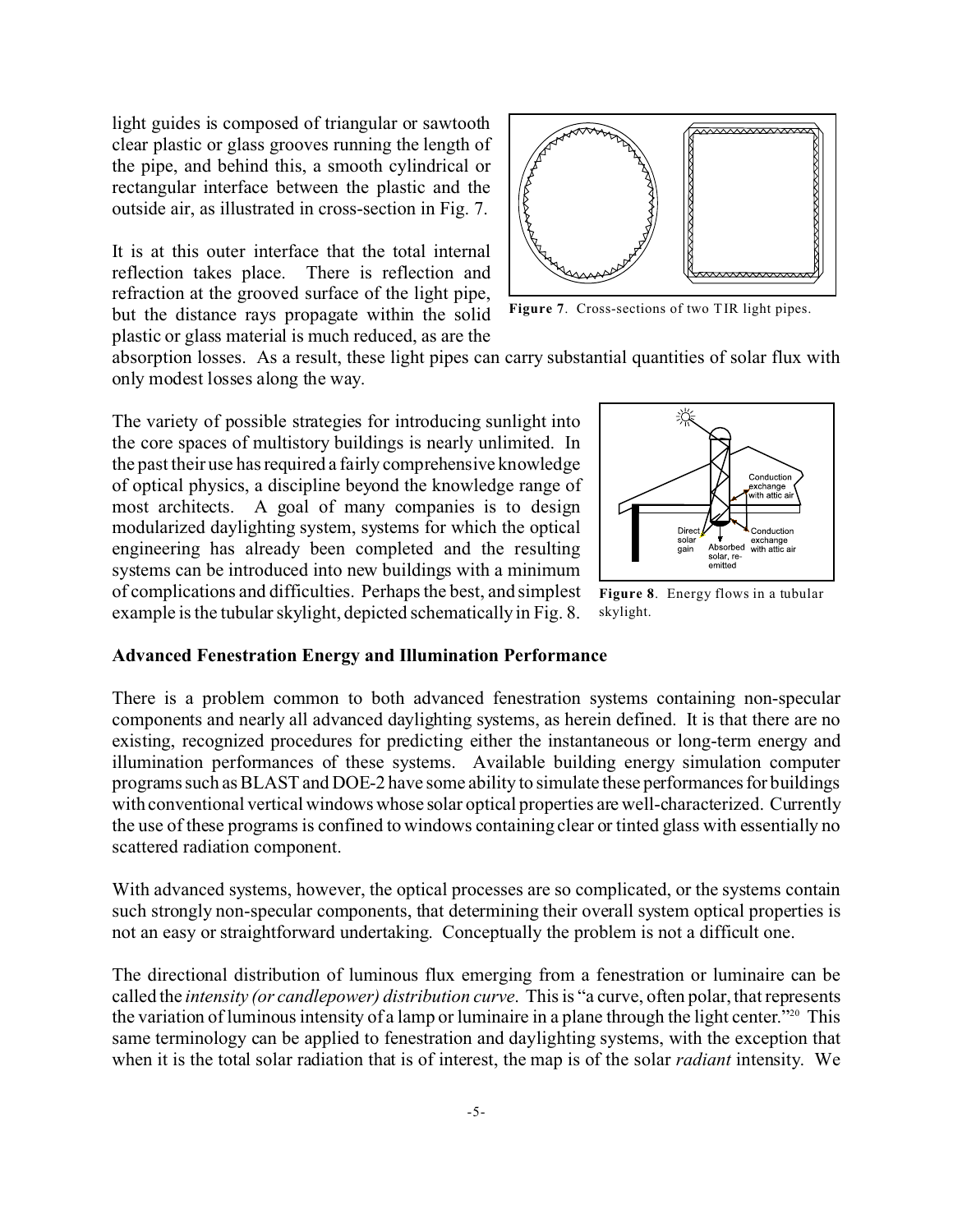might also call this an *emerging flux map*.

Some lighting designers call it in informal speech the *photometrics* of a luminaire. The presumption is that whatever the photometrics of an electric luminaire, they are essentially constant. With solar

lighting systems, however, the flux map becomes a continually varying entity, because the angular distribution of the flux incident on the entrance aperture varies continually, as the sun moves through the sky, cloud conditions change, and atmospheric scattering alters the quantity and directional distribution of the diffuse skylight component.

We can still characterize the performance of a fenestration system or a solar lighting system with a flux map, if we create a new flux map for each different direction of incidence on the entrance aperture, as indicated schematically in Fig. 9.

The characterization of fenestration or solar lighting system instantaneous performance in this way results in tables of data giving the directional distribution of flux emerging from the system for each of several (or many) directions of incident solar



**Figure 9**. Generic diagram of an advanced fenestration system, or of a solar lighting system. The spatial distribution of intensity emerging from the exit aperture is herein called a "flux map."

radiation. Illumination from the diffuse sky can be thought of as illumination from a large number of collimated beams from many directions over a full hemispherical solid angle of directions, so we can also determine the response of the solar lighting system to diffuse radiation.

The question thus arises as to how one might obtain these emerging flux maps. Will they be obtained by direct measurement or by calculation? The direct measurement approach is commonly

used for electric lighting luminaires, where a device called a *goniophotometer* is used to perform the measurements. "Gonio-" means "angular" or "directional" and a photometer is used to measure radiant or luminous flux. A goniophotometer is a large device for positioning a lamp and luminaire, and rotating a mirror or a photometer on an arm around the luminaire, permitting flux measurements over a wide range of emerging directions. A *bi-directional* goniophotometer is needed to test a solar lighting system, one that not only positions the photometer over a wide range of directions but also repositions the source illuminating the test article over a wide range of *incident* directions, illustrated schematically in Fig. 10.



**Figure 10**. Schematic diagram of a bidirectional goniophotometer. Source illuminates solar lighting system (SLS) and detector measures emerging light over a hemispherical solid angle.

Any bi-directional goniophotometer for testing solar lighting systems needs to accommodate a wide variety of possible solar lighting system types, sizes, and geometries. To meet this requirement implies the design and construction of a large, complex, and expensive facility, something which only a national laboratory might be expected to afford, an unlikely event in times of severe budget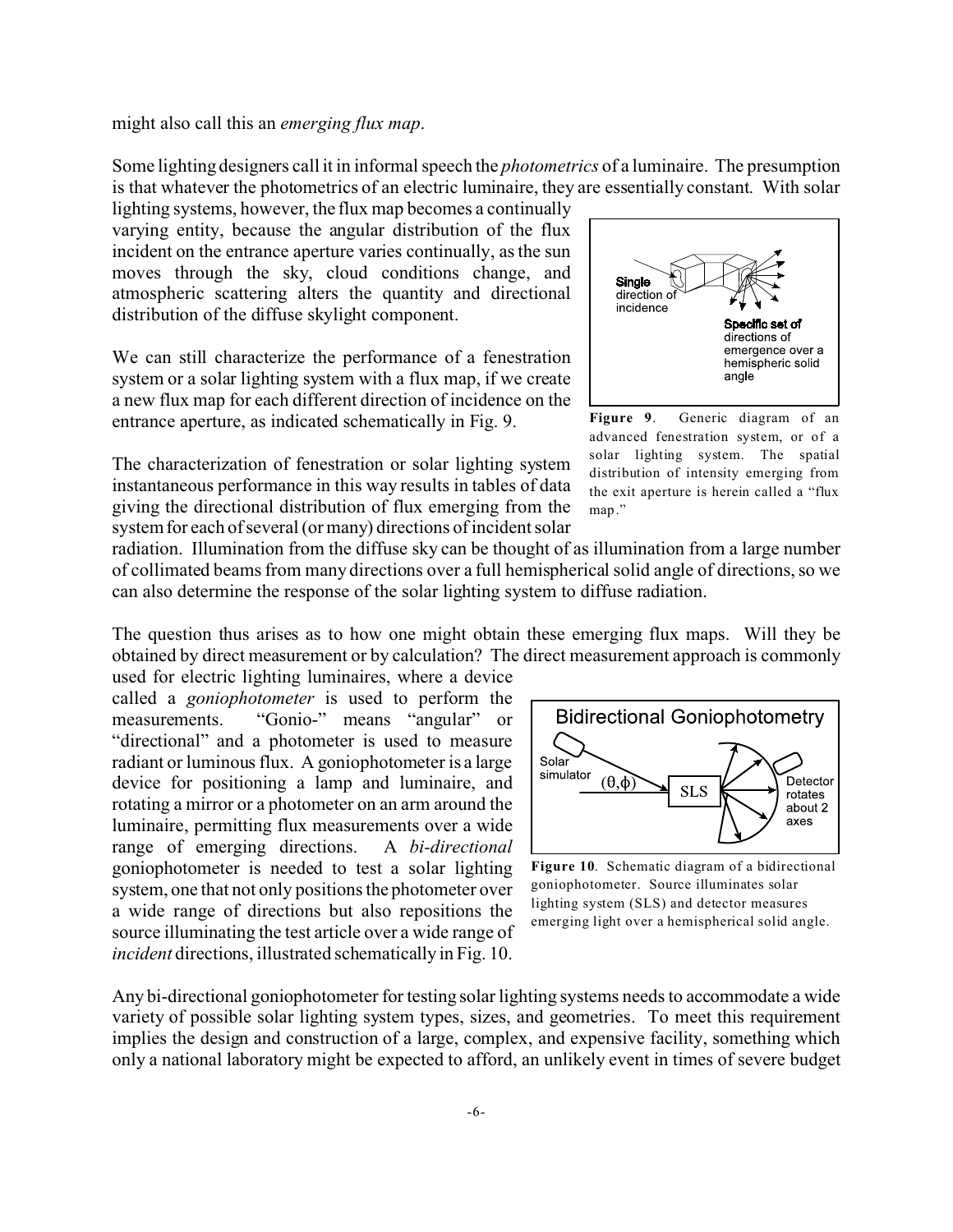contractions. Even if the construction of the device were to be financed by the government, its use could entail rather large fees to the private businesses needing to use it to characterize their products, and this could put the federal government into competition with private testing laboratories.

A less expensive and more desirable alternative would be to *calculate* rather than measure the response of the fenestration or solar lighting system to flux incident from a variety of directions. Numerous optical ray tracing computer programs are available which can in principle perform the needed calculations.

Candidatesoftware includes LightTools from Optical Research Associates, OSLO 6 from Sinclair Optics, TracePro and GUERAP V from Lambda Research Corporation, OptiCAD from Opticad Corporation (distributed by Focus Software, Inc.), ProMetric from Radiant Imaging, and ASAP from Breault Research Organization. One reason for the recent profusion of computerized ray-tracing programs is the rapid increase in speed, processing power, and disk space of personal computers. It is not uncommon to trace a million rays in a few minutes on a fast personal computer.

Figure 11 shows the results of an example ray trace of a hypothetical tubular skylight, performed by the author using ASAP. The parabolic mirror on the left, together with the emitting disk, make up a solar simulator, an optical system used to illuminate the top dome of the skylight with rays from an incandescent circular source having the same 0.5 deg angular diameter as the sun. Only a few rays are



**Figure 11**. Ray trace of a tubular skylight, 40° angle of incidence.



**Figure 12**. Tubular skylight ray trace sample output.

shown in this drawing, since the illustration would quickly turn black as more and more rays were traced through the system. An advantage of ASAP is that it can handle very complex geometries, can properly simulate rays from incoherent sources, and, most importantly, can accommodate nonspecular optical surfaces, surfaces which produce scattered light, containing significant diffuse components in their optical properties. It can even model holographic optical elements (HOEs).

Figure 12 shows the kind of flux map that can be generated by this program. It was generated by sending 7,000 rays into the system, resulting in over 67,000 emerging from the diffusing dome. The ray trace shown in Fig. 10 was then repeated for different directions of incidence, generating additional flux maps to characterize the system. If the system had contained significant spectral selectivity, these calculations would have been repeated for a number of different wavelengths, to generate a spectral version of the set of flux maps. ASAP can output flux map files in a standard IES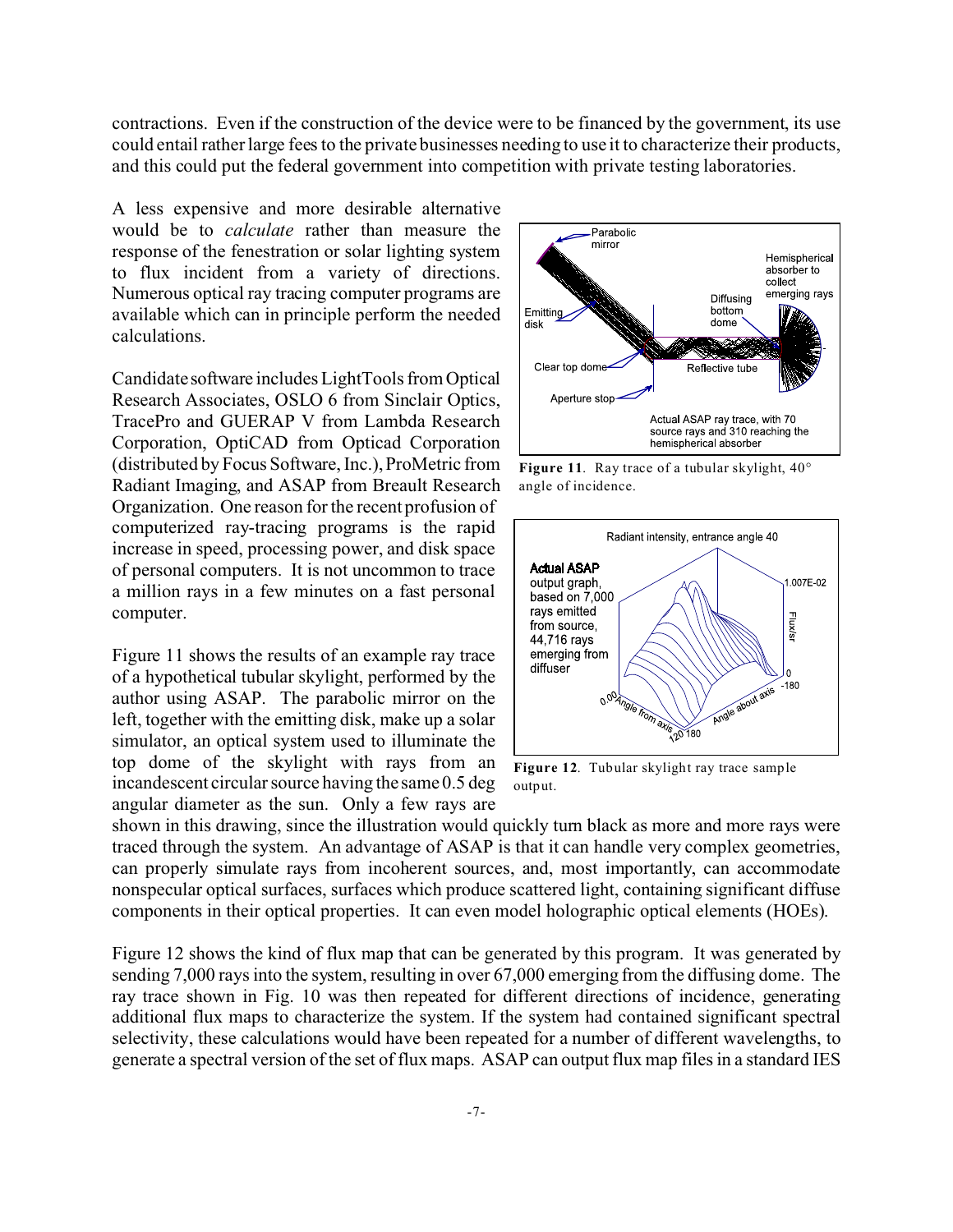format.

This process generates a substantial quantity of data indicative of performance. Fortunately, however, with the costs of digital storage media declining, and the capacities of computers to handle large quantities of numbers increasing, this should pose no real obstacle to the standardization of this process for use by the fenestration and solar lighting industries.

## **Annual Energy and Illumination Performance Calculations**

Whether the flux map characterization of advanced fenestration or solar lighting system instantaneous performance is done experimentally with a bidirectional goniophotometer, or numerically by ray tracing, the result can then be used to predict emerging flux maps for any combination of direct beam and diffuse sky light distribution incident on the entrance aperture. This provides a "picture" or "snapshot" of system performance at an instant of time, for one specific condition of incident radiation. This prediction can then be repeated for each daylit hour of a typical year, as sun position and sky conditions change. At the completion of the simulation, the statistical illumination and energy performances of the system over the year can be determined and summarized.

## **References**

1. McCluney, R., *Introduction to Radiometry and Photometry*, Artech House, Boston, 1994, 402 pp.

2. McCluney, R., "Angle of incidence and diffuse radiation influences on glazing system solar gain," Proc. Solar '94, Conf. of the American Solar Energy Society, San Jose, CA, 25-30 June 1994.

3. McCluney, R., "Sensitivity of optical properties and solar gain of spectrally selective glazing systems to changes in solar spectrum," Proc., Solar '93 – 22<sup>nd</sup> ASES Conf., Washington, DC, April 1993. McCluney, W. R., "Sensitivity of fenestration solar gain to source spectrum and angle of incidence," Pap. 3991, ASHRAE Trans. 1996. V. 102, Pt. 2.

4. McCluney, R., "Fenestration solar gain analysis," Publ. FSEC-GP-65, 1 Nov. 1996, Fla. Solar En. Ctr., 1679 Clearlake Rd., Cocoa, FL 32922, 36 pp.

5. Welford, W.T. and R. Winston, *High Collection Nonimaging Optics*, Academic Press, New York, 1989, 284 pp. Winston, R., ed., *Selected Papers on Nonimaging Optics*, SPIE Optical Engineering Press, SPIE, Bellingham, WA, USA, 1995, 626 pp. Winston, R., "High Collection Efficiency Non-Imaging Optics," Short Course Notes SC29, SPIE's 42<sup>nd</sup> annual meeting on optical science, engineering, and instrumentation, 27 Jul. - 1 Aug. 1997, San Diego.

6. Duguay, M. A. and R. M. Edgar, "Lighting with sunlight using sun tracking concentrators," Appl. Opt. **16**, 1444-1446, May 1977.

7. Parker, J. L., "Update! Third generation cold solar light is sealed capsule unit," Alternative Sources of Energy, No. 33, Aug., 1978, p. 26.

8. Kliman, A. W., "A design for a modular natural lighting system," Procedings, Solar Glazing '79 Topical Conf., Mid-Atlantic Solar Energy Association, 22-23 June 1979, Pomona, NJ. Pp. F-25 through F-27. Available from Northeast Solar Energy Center, 70 Memorial Dr., Cambridge, MA 02142.

9. Parker, J. L., "Practical 'cold' solar lighting," Lighting Design & Application, Aug. 1979, pp. 50-51. 10. NASA Langley Research Center, "Optics for natural lighting," NASA Tech Brief, PB80-974440, LAR-

12333, 3 pages, undated. (Approximately 1980.)